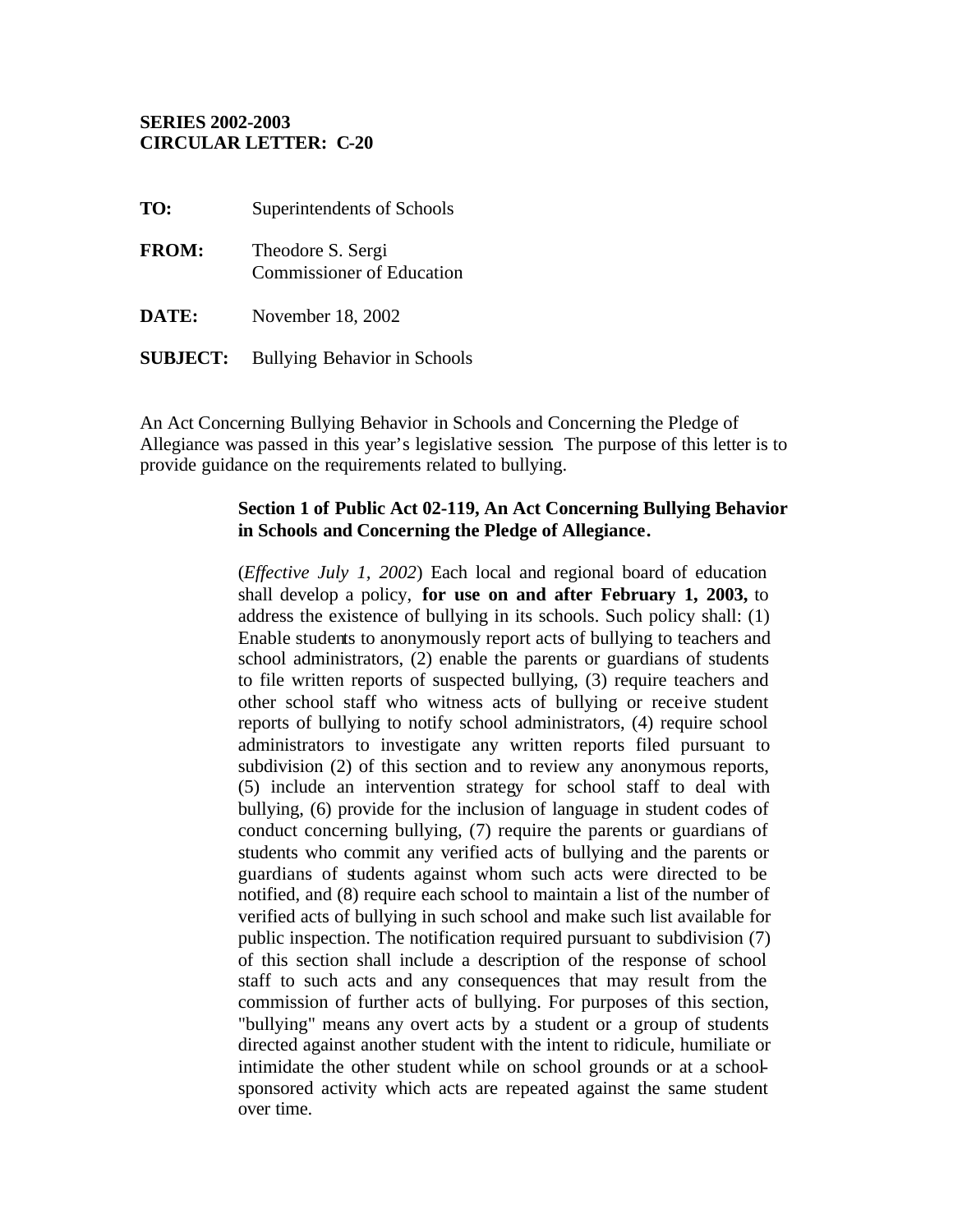In developing a policy to address bullying behavior, I would encourage local districts to seek the involvement of school administrators, teachers, students, parents and local law enforcement. The intent of the legislation is to ensure that acts of bullying behavior are reported to the appropriate school personnel; incidents are reviewed and investigated; and all parties are brought together to address the problem.

The legislation is clear that there are to be ways for students, teachers and parents to communicate and report acts of bullying and that each school maintain a publicly available list of the number of verified bullying acts that occurred in the school.

This legislation requires that school administrators investigate parents' written reports and review students' anonymous reports. I would encourage you to establish written procedures regarding how an investigation and review will be conducted.

The investigation and review of incidents of bullying and the required notice to parents or guardians of all students involved in a verified act of bullying and the school's response and any consequences that may result from further acts of bullying should comply with the rights of confidentiality of students. Check with your board legal counsel before releasing the required notice. Additionally, when referring to any consequences that may result from further acts of bullying, school administrators should not detail progressive discipline steps that may restrict aggressive enforcement of future offenses. Finally, while not required by this public act, parents or guardians of the student victim could be informed of actions taken by the school district to provide safety for the student victim who fears retaliation.

With permission from the Connecticut Association of Boards of Education (CABE), a sample policy is attached. If you have questions about developing your board policy, please call Nancy Pugliese, Education Consultant, at 713-6582.

TSS:eld **Attachment**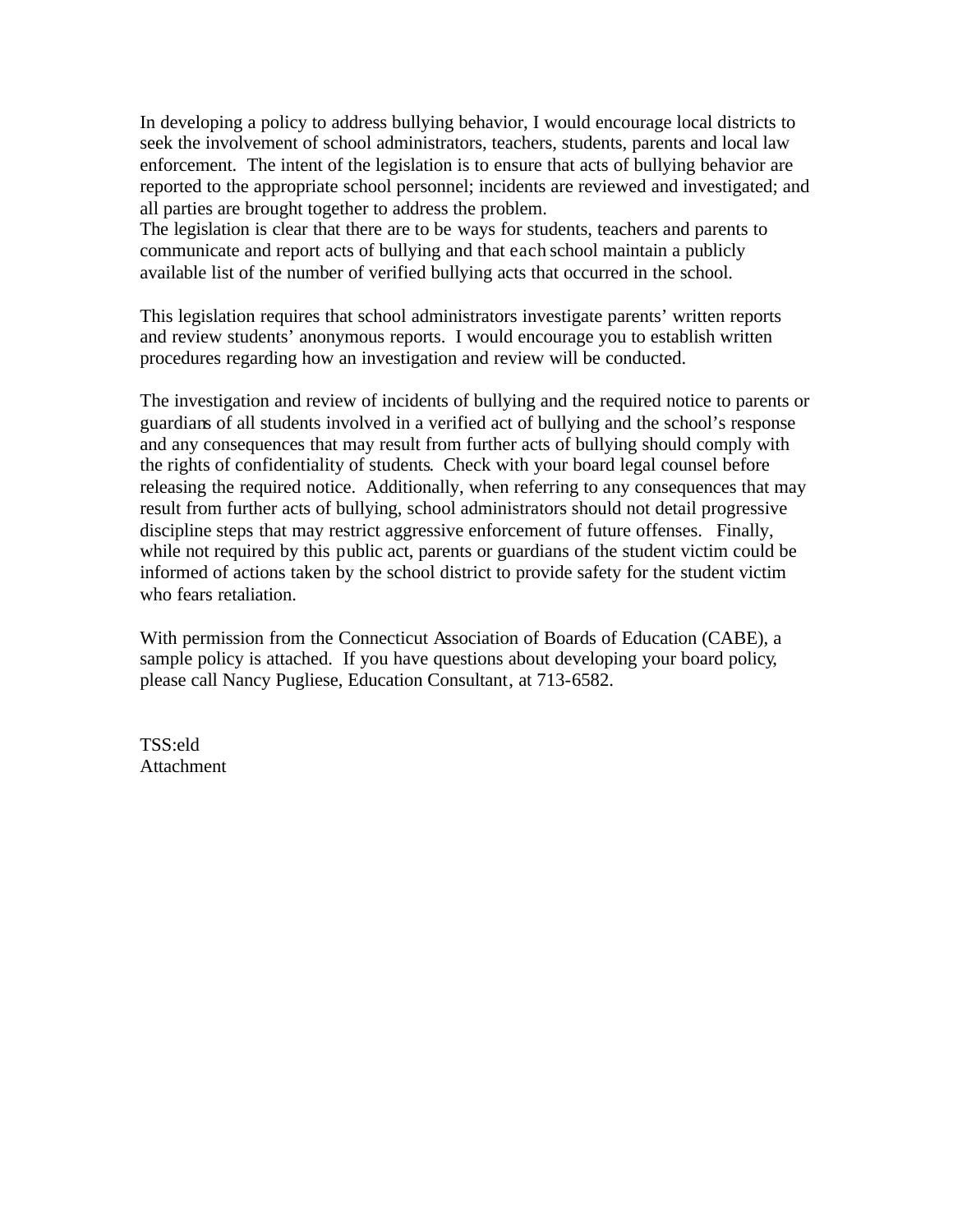## **Hazing**

## **Bullying**

The Board of Education promotes a secure and happy school climate, conducive to teaching and learning that is free from threat, harassment and any type of bullying behavior. Therefore it shall be the policy of the Board that bullying of a student by another student is prohibited.

Bullying is defined as any overt acts by a student or groups of students directed against another student with the intent to ridicule, humiliate or intimidate the other student while on school grounds or at a school sponsored activity, which acts are repeated against the same student over time.

Examples of bullying include, but are not limited to:

- 1. physical violence and attacks
- 2. verbal taunts, name-calling and put-downs including ethically-based or genderbased verbal put-downs
- 3. threats and intimidation
- 4. extortion or stealing of money and/or possessions
- 5. exclusion from peer groups within the school

Such conduct is disruptive of the educational process and, therefore, bullying is not acceptable behavior in this district and is prohibited.

Students who engage in any act of bullying, while at school, at any school function, or in connection to or with any district sponsored activity or event are subject to appropriate disciplinary action up to and including suspension, expulsion and/or referral to law enforcement officials.

A comprehensive program, involving everyone in the schools and the community, to address bullying at all school levels is essential to reducing incidences of bullying. Such a program must involve interventions at all levels, school wide, classroom and individual.

The District's program:

- 1. Permits anonymous reports of bullying by students and written reports by parents or guardians;
- 2. Requires teachers and other school staff to notify school administrators of bullying acts they witness and students' reports they receive;
- 3. Requires school administrators to investigate parents' written reports and review students' anonymous reports
- 4. Requires each school to maintain a publicly available list of the number of verified bullying acts that occurred there;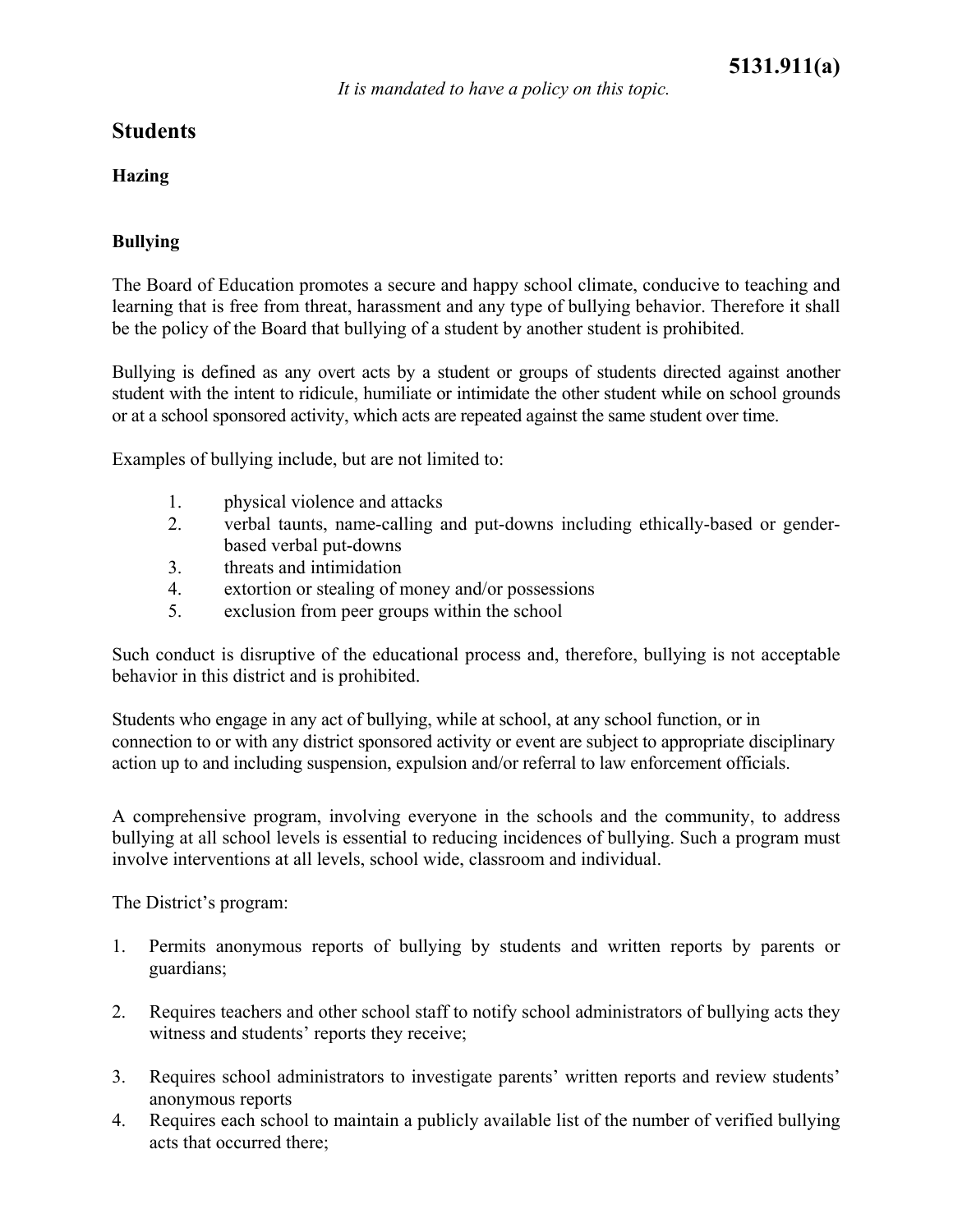# **5131.911(b)**

## **Students**

### **Hazing**

#### **Bullying** (continued)

- 5. Requires each school to have an intervention strategy for school staff to deal with bullying, including language about bullying in student codes of conduct; and
- 6. Requires notice to parents or guardians of all students involved in a verified act of bullying. The notice must describe the school's response and any consequences that may result from further acts of bullying.

The Board expects prompt and reasonable investigations of alleged acts of bullying. The Principal of each school or his/her designee is responsible for handling all complaints of alleged bullying.

In addition, the norms that are established by adults through consistent enforcement of all policies pertaining to conduct and modeling appropriate behavior at school and at home will reduce the instances and damage of bullying. It is necessary for students to promote the concept that caring for others is a valued quality, one that is accepted and encouraged.

#### *Optional language:*

A bullying prevention program shall be implemented which strives to develop a school and home environment:

- characterized by warmth, positive interest and involvement by adults;
- firm limits to unacceptable behavior;
- where non-hostile, non-physical negative consequences are consistently applied in cases of violations of rules and other unacceptable behaviors;
- where adults act as authorities and positive role models; and
- where students are included in efforts to improve school climate.

The Superintendent shall develop rules and procedures, which carry out the provisions of this policy. [In designing administrative regulations, the Superintendent should consult with the greater school community, including students.] In addition, the Superintendent shall provide that students and parents of students are notified of this prohibition against bullying and the penalties for violating the prohibition by ensuring the posting of such information at each school and by ensuring inclusion of such information in student and parent handbooks. [**Alternate language:**  this policy shall be included in all student and faculty handbooks and shall be disseminated to the public in a manner to be determined by the Superintendent.]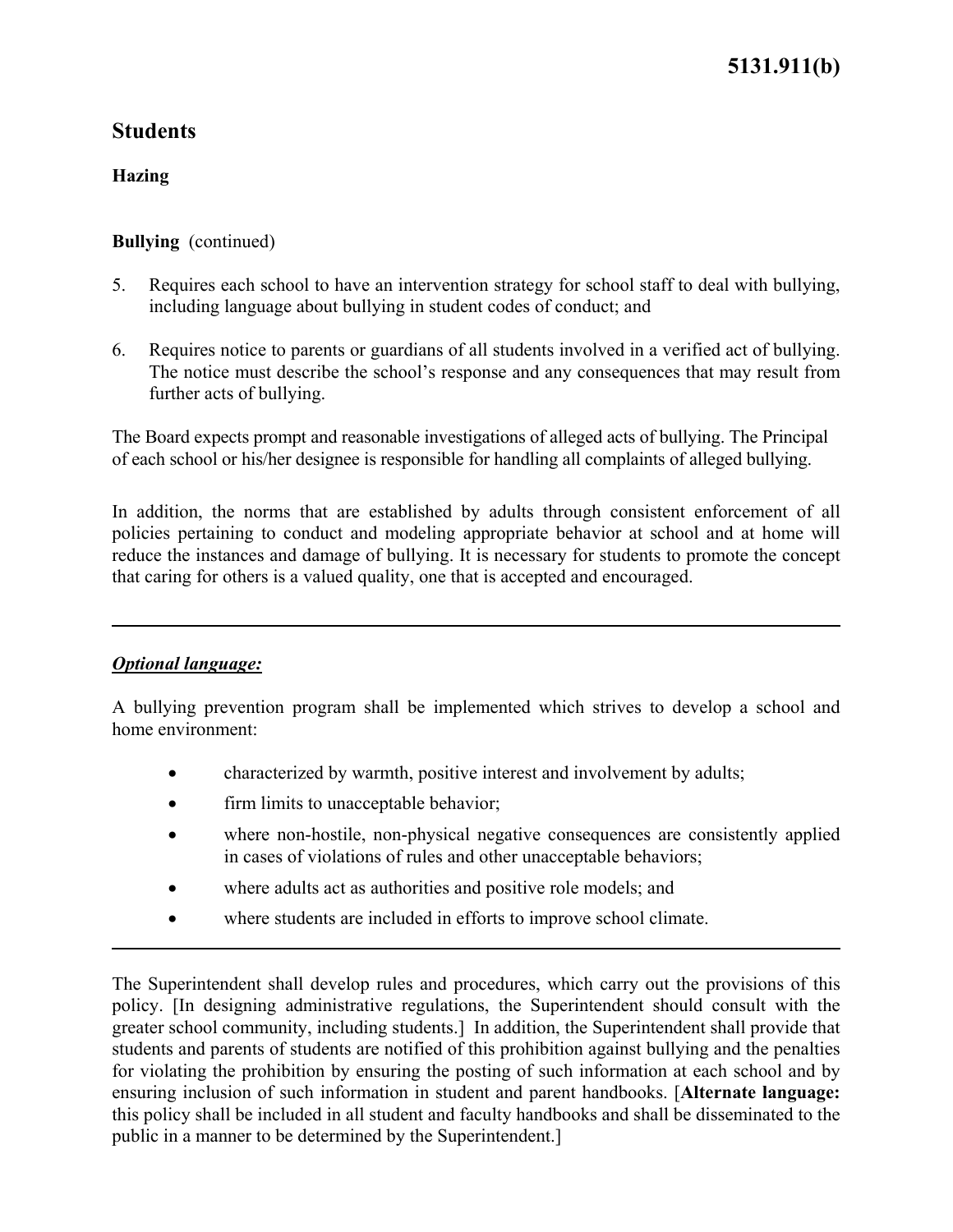**5131.911(c)** 

## **Students**

## **Hazing**

### **Bullying** (continued)

This policy shall not be interpreted to prohibit a reasonable and civil exchange of opinions, or debate, that is protected by state or federal law.

(cf. 0521 - Nondiscrimination) (cf. 5114 - Suspension and Expulsion/Due Process) (cf. 5131 - Conduct) (cf. 5131.21 - Violent and Aggressive Behavior) (cf. 5131.912 – Aggressive Behavior) (cf. 5131.91 - Hazing) (cf. 5144 - Discipline/Punishment) (cf. 5145.4 - Nondiscrimination) (cf. 5145.5 - Sexual Harassment) (cf. 5145.51 - Peer Sexual Harassment) (cf. 6121 - Nondiscrimination) (cf. 6121.1 - Equal Educational Opportunity)

Legal Reference: Connecticut General Statutes

PA 02-119, An Act Concerning Bullying Behavior in Schools and Concerning the Pledge of Allegiance

Policy adopted: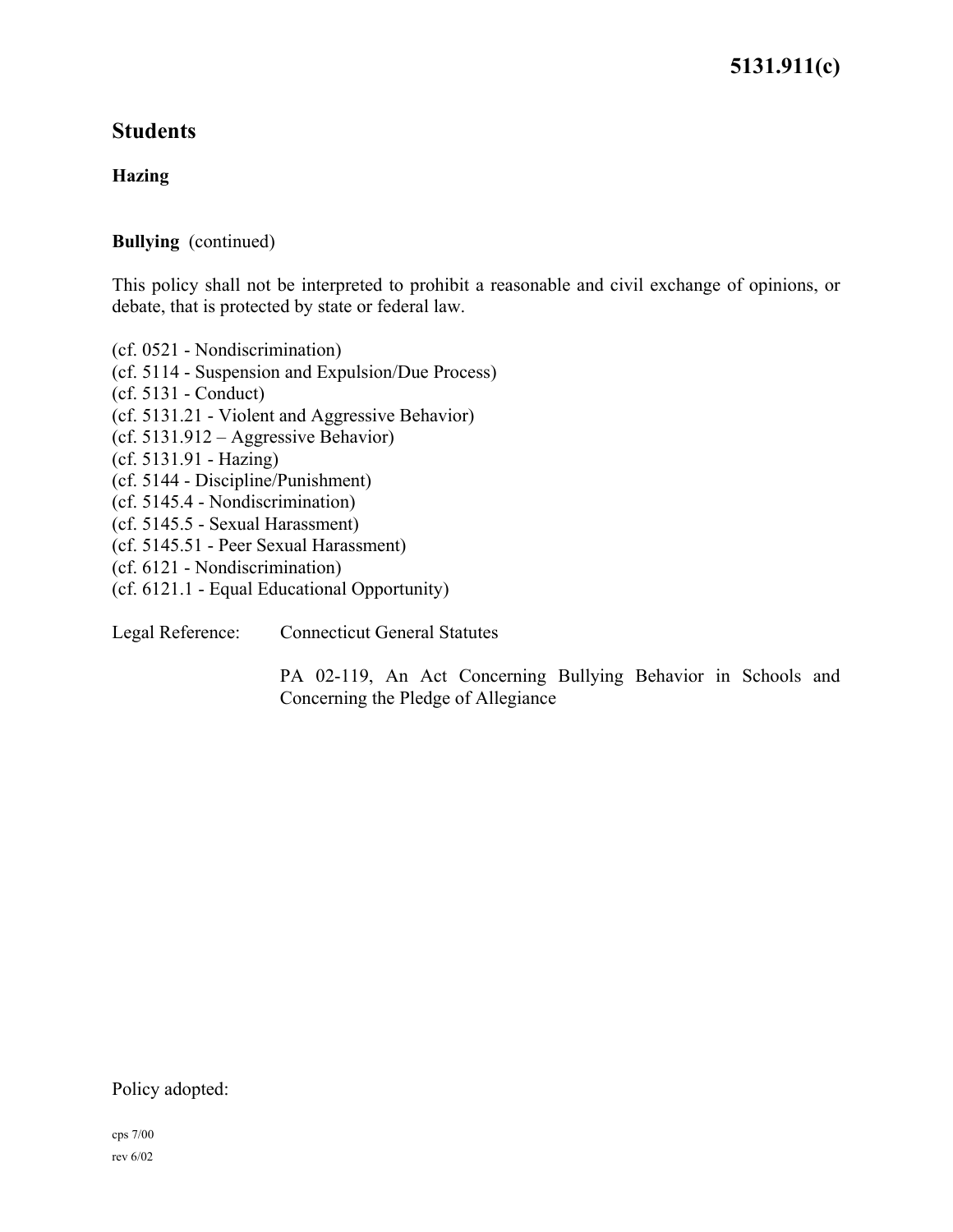*A sample regulation on this topic to consider.*

## **Students**

**Hazing** 

## **Bullying**

**RATIONALE:** The purpose of the policy on bullying is to promote consistency of approach and to create a climate in which all types of bullying are regarded as unacceptable. Attitudes and practices can contribute to bullying, to lower levels of confidence, self-esteem and lack of achievement.

**AIMS:** The anti-bullying program within the district schools seeks to accomplish the following goals:

- To promote a secure and happy environment free from threat, harassment and any type of bullying behavior.
- To take positive action to prevent bullying from occurring.
- To inform parents and students of the school's expectations and to foster a productive partnership which helps to maintain a bully-free environment.
- To make staff aware of their role in fostering the knowledge and attitudes which will be required to achieve the above aims.

**DEFINITION OF BULLYING:** Bullying, as defined by Connecticut statute is "any overt acts by a student or a group of students directed against another student with the intent to ridicule, humiliate or intimidate the other student while on school grounds or at a school sponsored activity which acts are repeated against the same student over time." It can also be defined as repeated and systematic harassment and attacks on others, perpetrated by individuals or groups. Bullying takes many forms and can include many different behaviors, such as but not limited to:

- 1. physical violence and attacks
- 2. verbal taunts, name-calling and put-downs including ethically-based and genderbased verbal put-downs
- 3. threats and intimidation
- 4. extortion or stealing of money and/or possessions
- 5. exclusion from peer groups within the school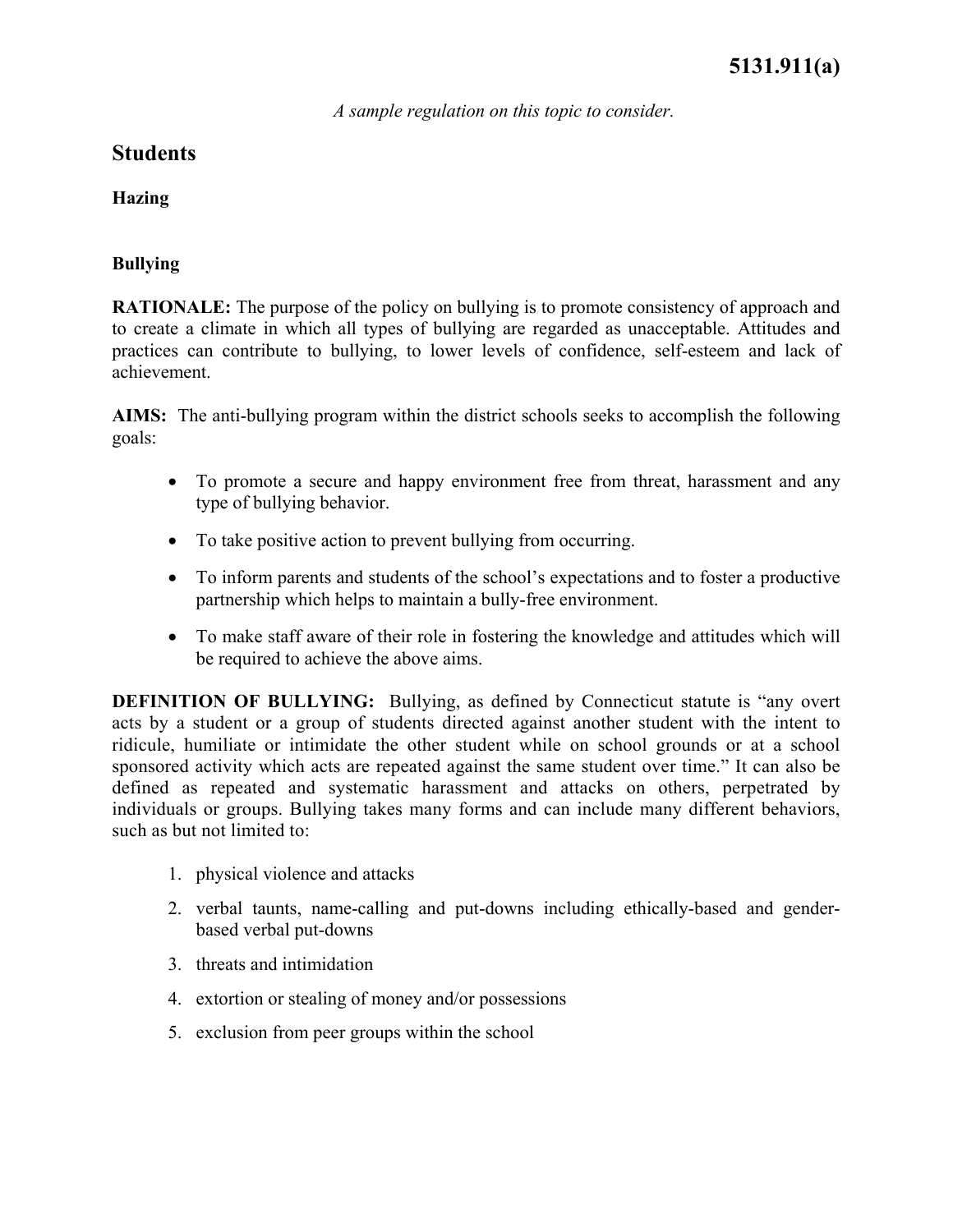## **Hazing**

### **Bullying** (continued)

## **CRUCIAL FACTORS TO COMBAT BULLYING:**

- 1. Awareness and involvement on the part of adults, with regards to bully-victim problems.
- 2. Survey of bully/victim problems to determine the scope of the problem in each school.
- 3. A school conference day devoted to bully/victim problems.
- 4. Appropriate supervision during recess, lunch time and changing of classes by adult staff.
- 5. Consistent and immediate consequences for aggressive behavior.
- 6. Generous praise for pro-social and helpful behavior by students.
- 7. Specific class rules against bullying.
- 8. Class meetings about bullying
- 9. Serious individual talks with bullies and with victims.
- 10. Serious talks with parents of bullies and victims.
- 11. A meeting of the school's parent organization on this topic.
- 12. A curriculum that promotes communication, friendship and assertive skills.
- 13. Improved communication among administrators, teachers, parents and students.
- 14. Listening respectfully to bullying concerns raised by students, parents and staff.
- 15. Avoidance of sex-role stereotyping. (e.g. males need to be strong and tough)
- 16. Avoidance of competitiveness at school.
- 17. Use of classmates to help alleviate the plight of victims and include them in group activities.

The above measures are considered part of an effective school-wide anti-bullying program, per research on this topic.

## **RESPONSE TO ALLEGED ACTS OF BULLYING:**

- 1. Students may report bullying situations anonymously to members of the school staff.
- 2. Parents/guardians may report bullying situations to members of the school staff in writing.
- 3. Student and/or parent/guardian reports shall be reported to the school administration.
- 4. School administrators shall investigate in a timely fashion parents' written reports and review students' anonymous reports to determine the action required.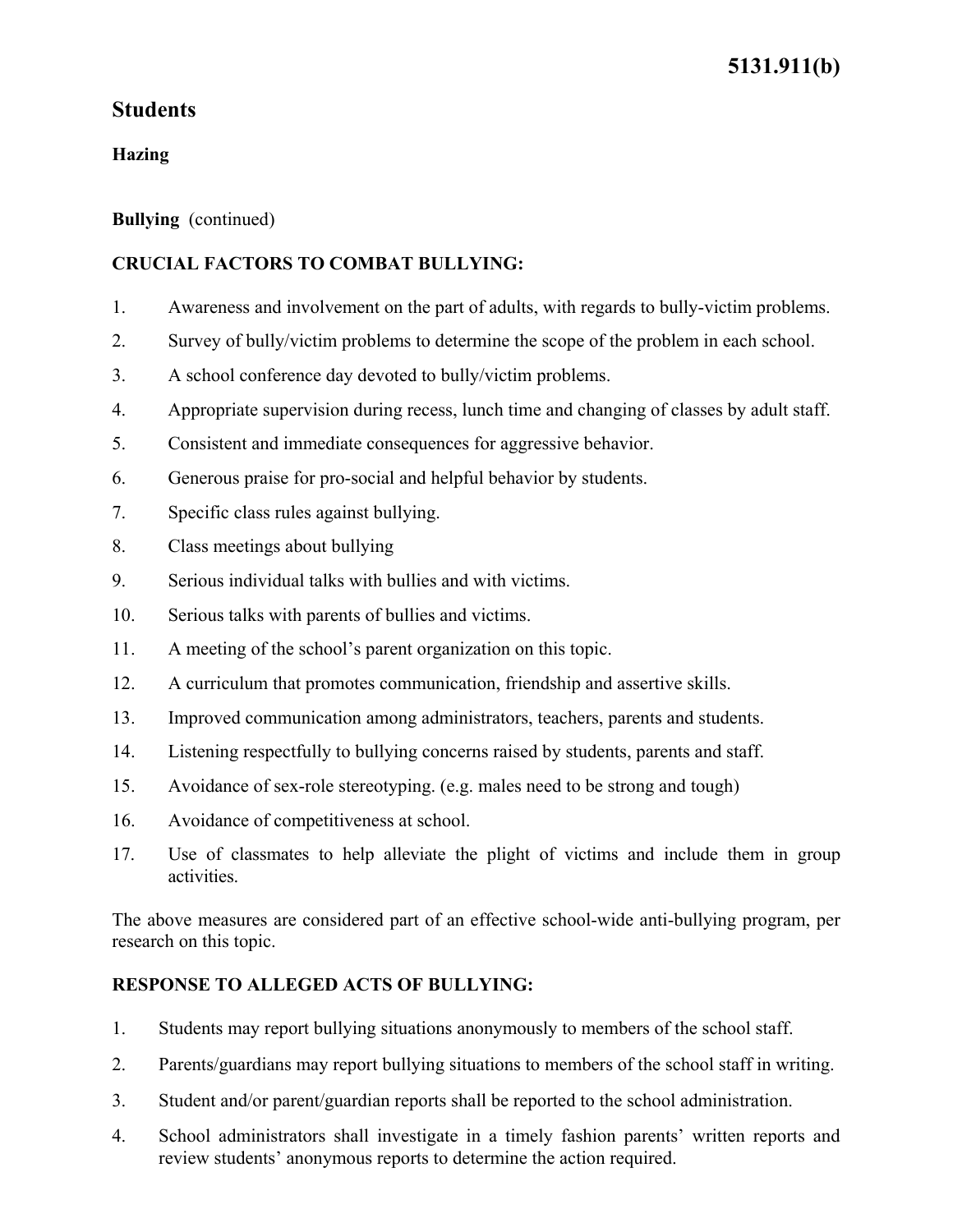#### **Hazing**

#### **Bullying** (continued)

### **RESPONSE TO ALLEGED ACTS OF BULLYING:** (continued)

- 5. Written notice shall be provided to the parents/guardians of a child involved in a verified act of bullying. The notice shall describe the school's response and any consequences that may result from further acts of bullying.
- 6. A list shall be maintained in the Principal's office of verified bullying acts. Such list is available upon request to the public.
- 7. Language about bullying and the scope of the policy shall be included in all student/parent/employee handbooks.

### **STAFF RESPONSIBILITIES:**

- 1. To implement procedures to confront bullying in any form.
- 2. To listen to all parties involved in incidents.
- 3. To investigate as fully as possible, and to report such incidents to the school administration.
- 4. To take appropriate action, or to refer the matter to a member of the administration.
- 5. To record and inform parents of bullying incidents.
- 6. To promote the use of a range of teaching and learning styles and strategies which challenge bullying behavior.
- 7. To promote open management styles which facilitate communication and consultation throughout the school setting.
- 8. To foster by example the values the school believes in.
- 9. To promote the use of interventions which are least intrusive and most effective.
- 10. To hold regular discussions on this issue with administration, staff, students and parents.
- 11. To support victims of bullying by means of individual and peer counseling.
- 12. To initiative efforts to change the behavior of the bullies through class discussions, counseling, reinforcement and sanctions where appropriate.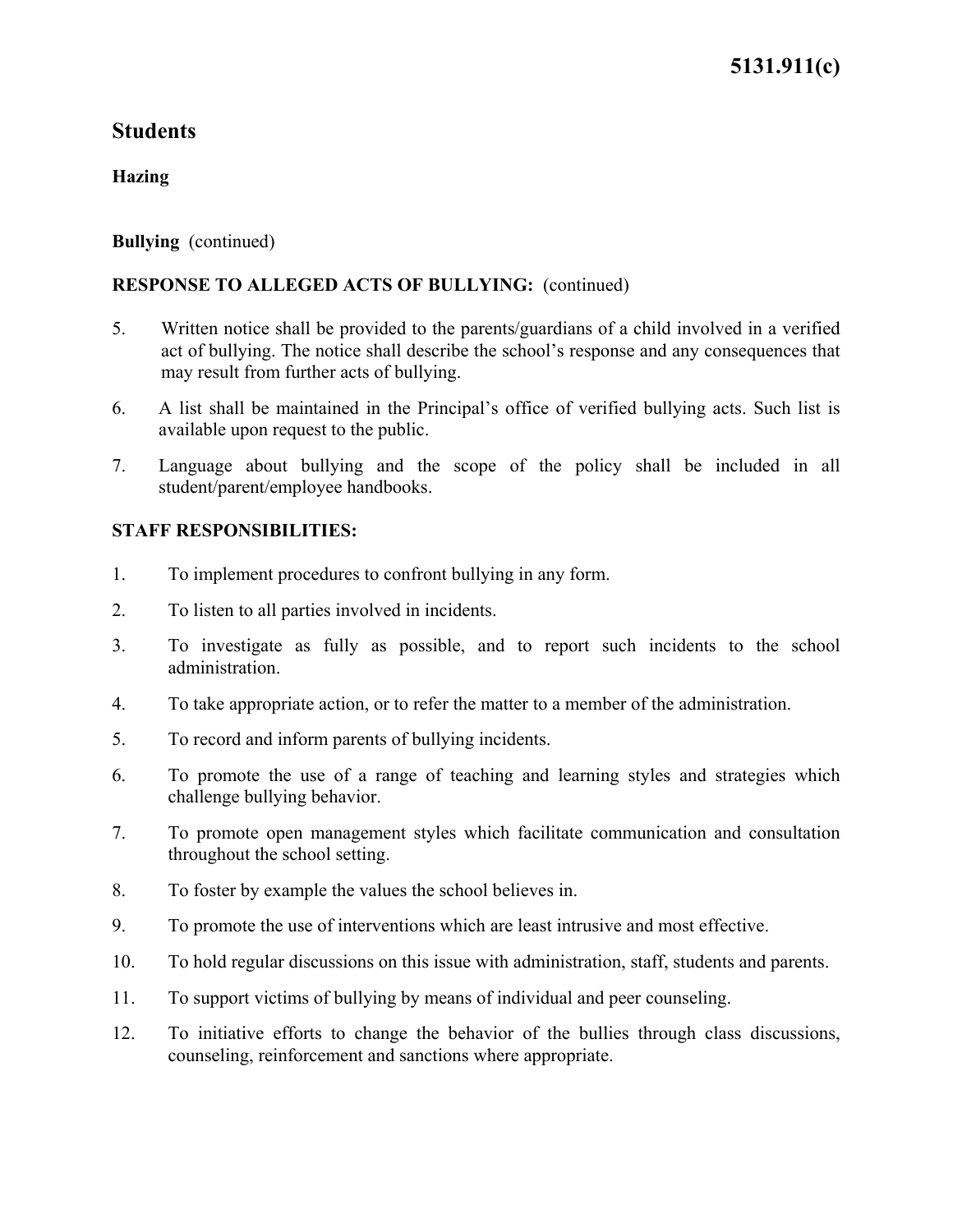#### **Hazing**

#### **Bullying** (continued)

#### **SUGGESTED STEPS FOR INTERVENING IN BULLYING SITUATIONS:**

- Intervene immediately; stop the bullying behavior once seen or becoming aware of it.
- Talk to the bully and victim, separately. If more than one child is involved in perpetuating the bullying, talk to each of the perpetrators separately, in quick succession.
- If a peer mediation program is in place, be careful in referring cases where there is bullying, as the power imbalance will likely make this a very intimidating situation for the victim. The victim's communication and assertiveness skills may be very low and will be further eroded by fear resulting from past intimidation and fear of future retaliation. Consider excluding such cases from peer mediation.
- Consult with administrators and/or other teachers to get a broader perspective on the problem and to alert them to the problem. Get advice as to how this situation fits with Board and school policies and/or refer to written guidelines.
- Expect that the perpetuator(s) will minimize and deny his/her/their actions and responsibility.
- Refer to school and class codes of conduct in telling the bully why their behavior was unacceptable. Indicate the expected behavior. Inform the bully(ies) of the sanctions which will be imposed and that their parents will be involved.
- Reassure the victim that all possible steps will be taken to prevent a recurrence.
- Inform the parents of the bully and of the victim as soon as possible. Involve parents early before behavior patterns become entrenched and more serious.
- Involve parents in designing a creative plan of action, whenever possible.
- Involve victims in groups and situations in which they can make appropriate friends and develop social skills and confidence. (e.g. peer support groups, new student orientation group, class cooperative learning group, special activity group or club) The goals are to develop the child's peer support network, social and other skills and confidence. Specific instruction in assertiveness may also be helpful.
- For the bully(ies) provide specific re-education regarding his/her/their behavior, in addition to sanctions such as removal of privileges, detention, etc.
- Follow up in communicating with parents and with other teachers and administrators about the situation until it is clearly resolved.